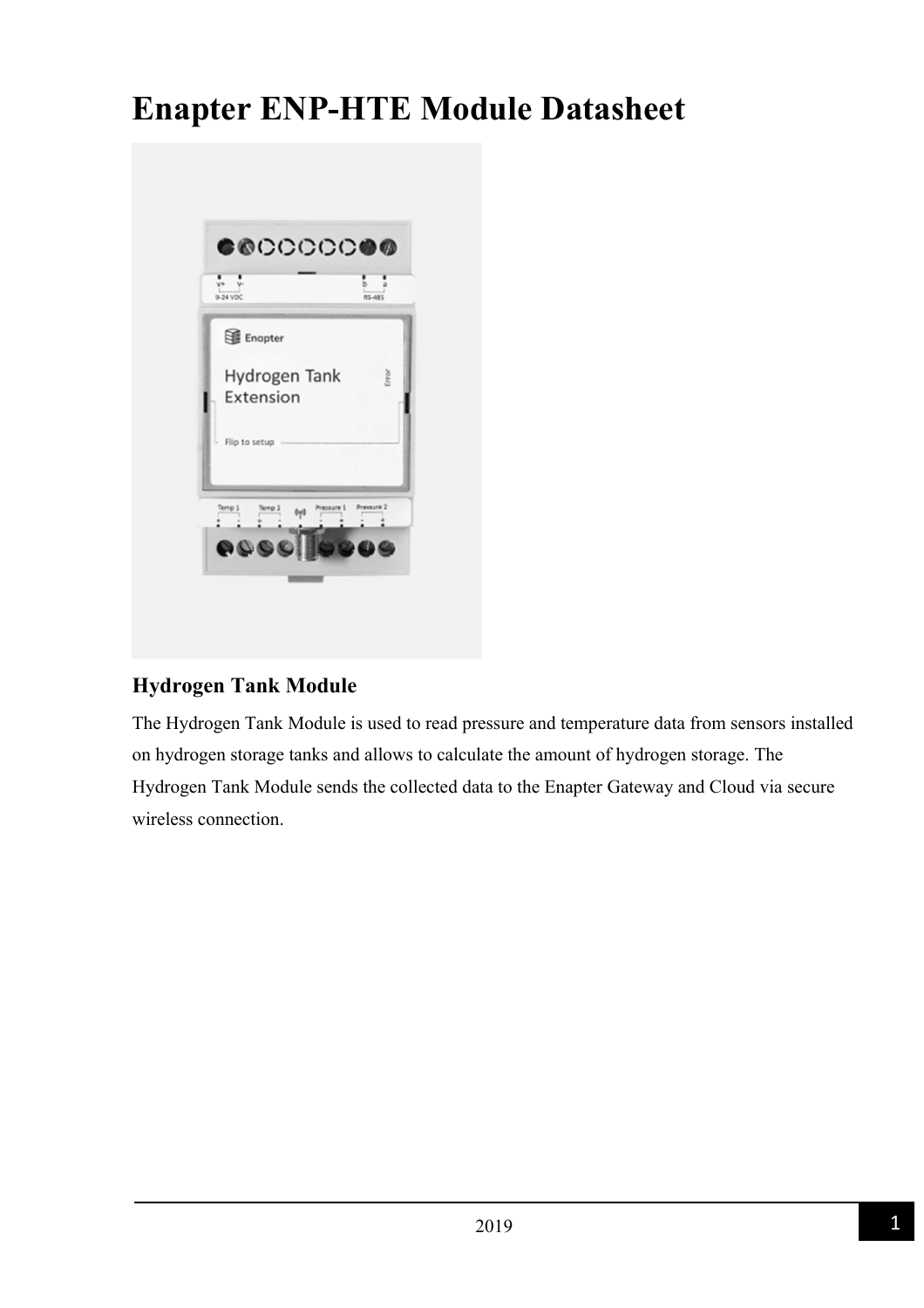# **Technical Data**

| Voltage                    | 924 V DC                                      |  |
|----------------------------|-----------------------------------------------|--|
| Connected sensors number   | 2 x Analog temperature sensors (PT1000)       |  |
|                            | 2 x Analog pressure sensors $(010 \text{ V})$ |  |
| Wireless Communication     | Wi-Fi 2.4 GHz                                 |  |
|                            | Bluetooth 4.0 LE                              |  |
| Integrated connection type | Isolated RS-485 interface                     |  |
| Antenna connection type    | $SMA-F$ (module) – $SMA-M$ (antenna)          |  |
| Local signaling            | $1$ LED (green)<br>steady – correct operation |  |
|                            | blinking - establishing                       |  |
|                            | connection with server                        |  |
|                            | $1$ LED (red)<br>module error                 |  |
| Current consumption        | 50 mA 12 V DC, max. 300 mA                    |  |
| Mounting                   | 35 mm Din rail acc. to IEC 60715              |  |
| Height                     | 90.2 mm (3.55 inch)                           |  |
| Depth                      | 57.5 mm (2.26 inch)                           |  |
| Width                      | 53.3 mm (2.10 inch)                           |  |
| Net weight                 | $0.120$ kg                                    |  |

## **Environmental Conditions**

| Ambient air temperature for operation | $-40+60$ °C                  |
|---------------------------------------|------------------------------|
| Ambient air temperature for storage   | $-40+60$ °C                  |
| Relative humidity for operation       | 2090 %, without condensation |
| Relative humidity for storage         | 2090 %, without condensation |
| Operating altitude                    | $02000$ m                    |
| Storage altitude                      | $03500 \text{ m}$            |
| Pollution degree                      | $\overline{2}$               |
| IP degree of protection               | IP20                         |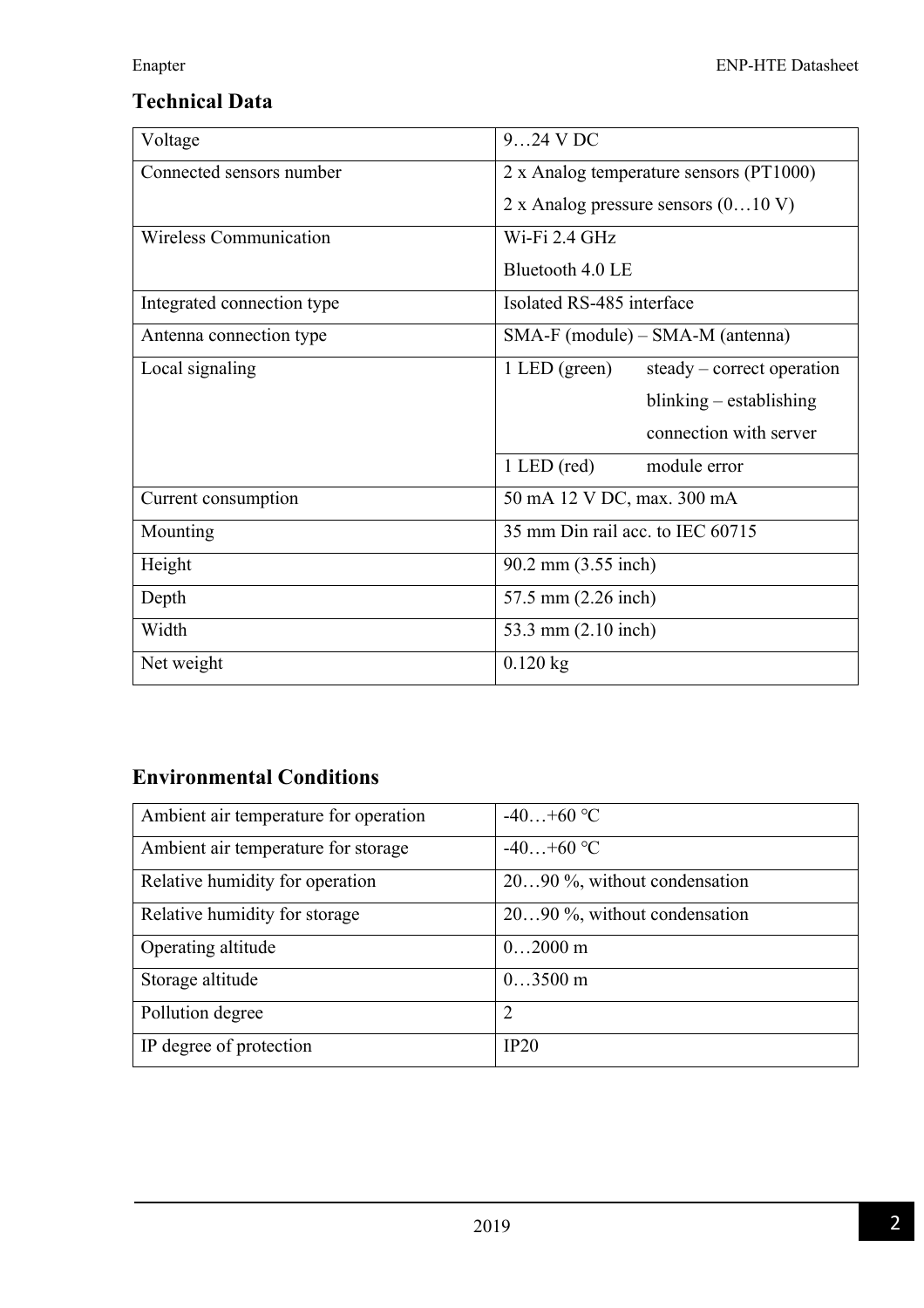#### **Analog Temperature Sensors**

| Type              | PT1000         |
|-------------------|----------------|
| Sensor            | PT1000 Class B |
| Temperature range | $-50+105$ °C   |
| Connection        | 2-wire         |

For example, Italcoppie sensori s.r.l. IKE type temperature sensor can be used.

#### **Analog Pressure Sensors**

| Type           | Output voltage $010$ V |
|----------------|------------------------|
| Pressure range | Inc. at least 40 bar   |
| Power voltage  | $924$ V DC             |
| Connection     | 3-wire                 |

For example, Huba Control 520.933.s0.6.6.3.0.1 type pressure sensor can be used.

#### **Dimensions**

The dimensions are in mm and in brackets in inch.



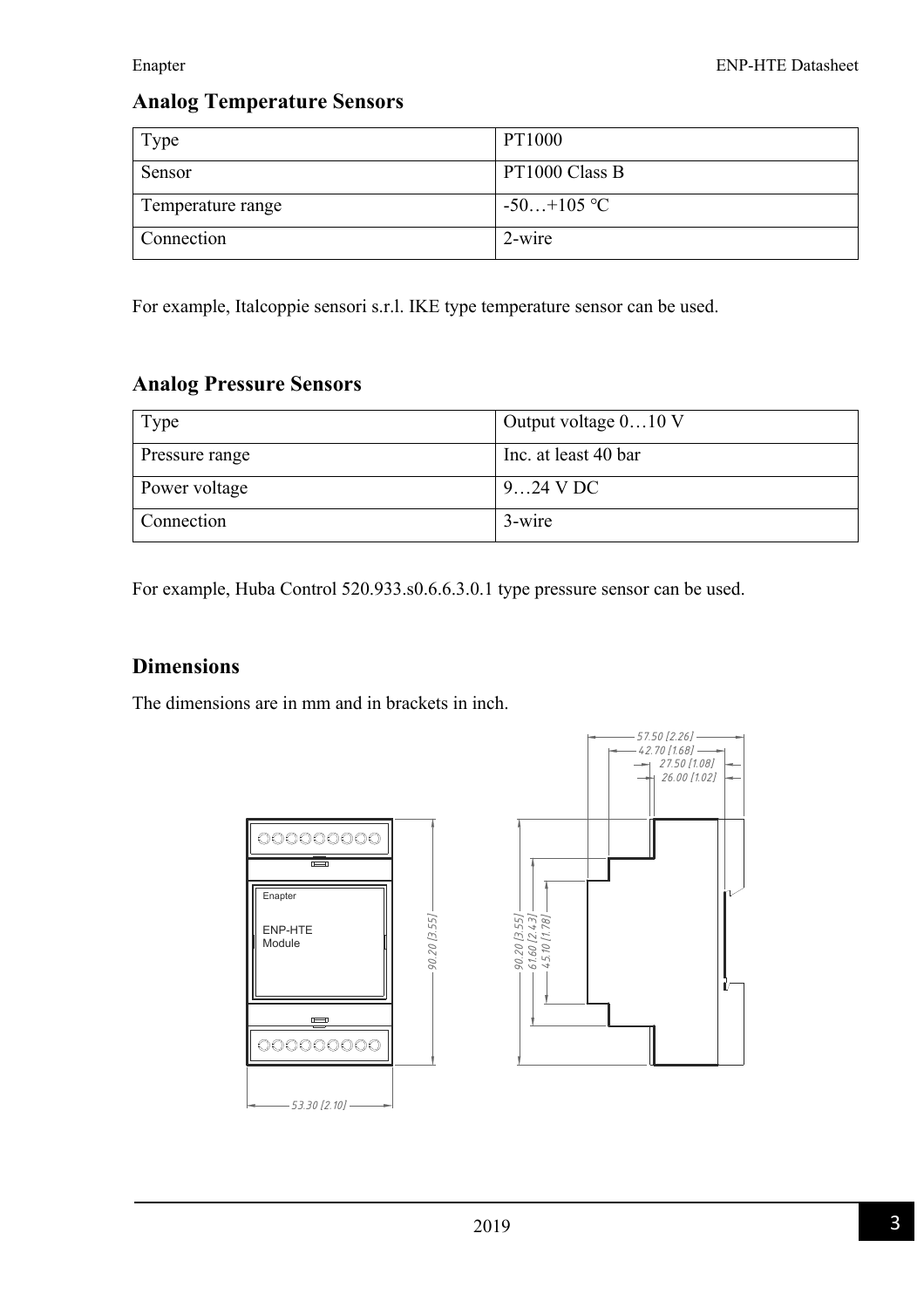#### **Mounting**

The ENP-HTE Module must be horizontally mounted on 35 mm DIN rail according to IEC 60715.

#### **Correct Mounting Position Incorrect Mounting Position**





#### **Connection Examples**



Note: 1 Amp Circuit Breaker recommended to use on power line for the ENP-HTE Module. Note: For Huba Control pressure sensor use following wire colors: V+ – brown; GND and Pressure "-" – blue; Pressure "+" – black.